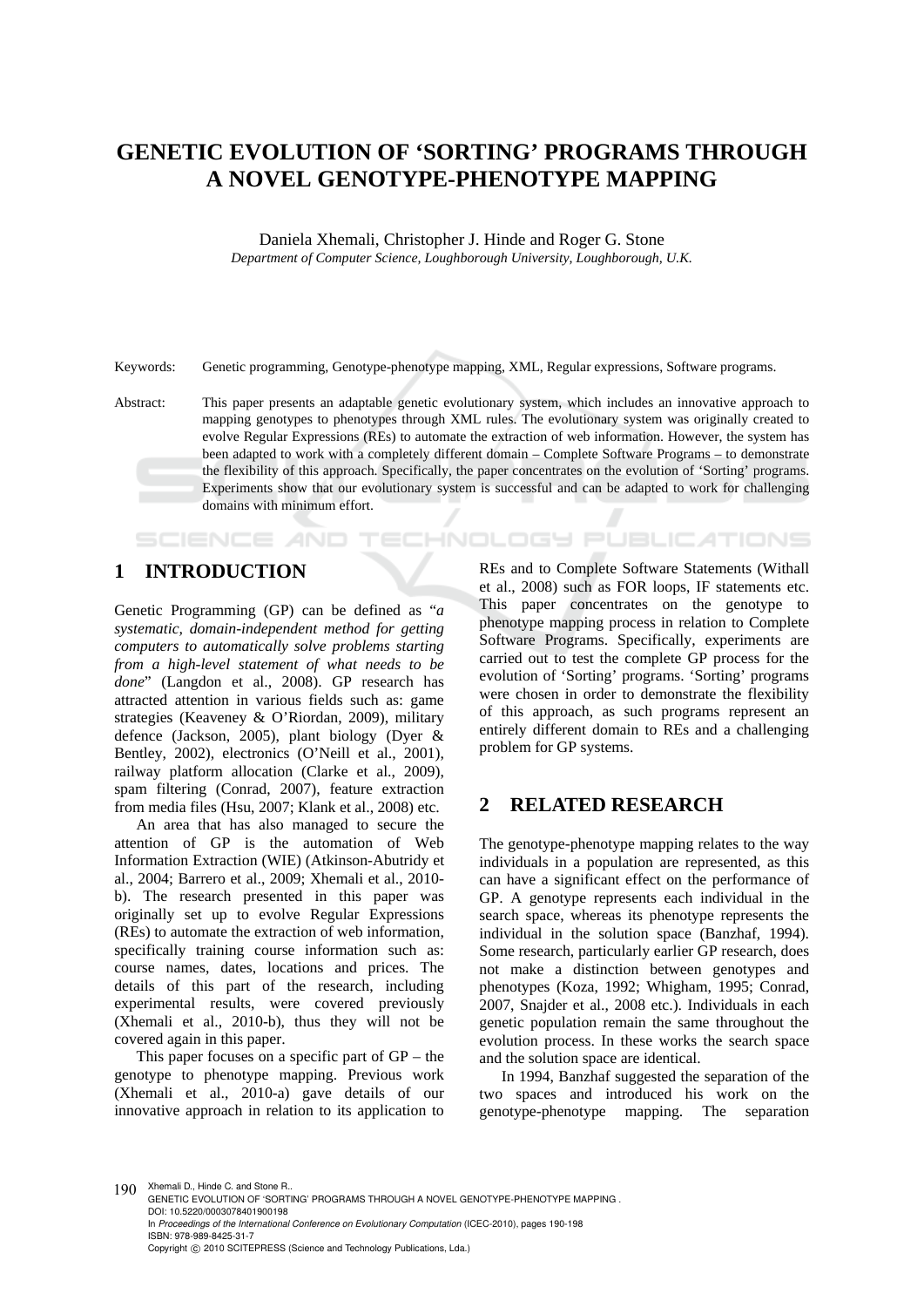involves the encoding of the individuals to a form known as the genotype, which is later on decoded back to the corresponding program, referred to as the phenotype. Since then, many other researchers have embraced the separation into genotypes and phenotypes (Keller & Banzhaf, 1996; Withall et al., 2008; Clarke et al., 2009 etc.). This separation simplifies and increases the efficiency of certain genetic operations such as: reproduction and mutation, because these would no longer be constrained by the parameters used in the program being evolved. In genotype-phenotype based GP, genetic operators such as Crossover and Mutation would be performed on the genotype, whereas other processes, such as the Fitness scoring, would be performed on the phenotype. Sections 3.2 and 3.3 explain this concept further through examples.

On the downside, however, this adds an additional step to the genetic evolution process – the translation or mapping of the genotypes to their corresponding phenotypes. This step occurs after the genetic reproduction stage (i.e. the crossover and mutation) and before the Fitness test can take place.

There are researchers who criticise the separation into genotypes and phenotypes (Moore, 2000). The main concern expressed is that the conversion process of a mutated genotype into the phenotype may result in anomalies that could potentially lead to invalid solutions. A direct mapping between the encoded program (genotype) and the actual program (phenotype) is therefore vital to ensure the validity of the solutions (Rothlauf, 2006; Withall et al., 2008).

The following discusses different methods that have been used to achieve the mapping process.

Banzhaf (1994; 2006) represented his genotypes as linear binary strings. The mapping stage then processed these genotypes from left to right in 5-bit sections, where each 5-bit code mapped to a prespecified symbol. For example: 00000 mapped to PLUS, 00100 mapped to POW, 11000 mapped to variable X etc. The first bit indicated whether the code represented a function (PLUS, POW etc.) or a terminal (X, Y etc.). The research also discussed their concern about generating constant numbers. Koza (1992) had solved this problem by defining "random ephemeral constants" where constants are only generated once for a particular program and then reused wherever they are needed within that program.

Keller (1996) continued in the footsteps of Banzhaf, concentrating on providing experimental evidence for choosing the genotype-phenotype approach instead of the normal GP approach. Keller

used the LALR (Look Ahead LR) parser for the repairing stage of the genotype-phenotype mapping process. LALR parsers scan the input from left to right and construct a rightmost derivation in reverse (Aho and Ullman, 1979).

There was a certain amount of redundancy in the genetic coding in both Banzhaf's and Keller's works. They both admitted that, in their works, different binary strings could correspond to the same symbol, which could lead to inconsistencies e.g. 000 and 100 both mapping to 'a'.

A slightly different genotype representation is seen in the work of Withall et al. (2008). In here genotypes are represented as linear blocks of integers. Each block consists of exactly four integers, each integer representing a different gene. Although both research works used fixed-length genomes, in the work of Banzhaf (1994; 2006) the resulting phenotypes could vary in length, whereas in (Withall et al., 2008) they remained fixed. However, Withall allowed for variable-length genomes through padding, whereby shorter program structures or statements ignored outstanding genes. The first integer in Withall's genotype always determines the type of function that follows.

Grosan and Abraham (2009) worked with multi-<br>omosome genotypes. The number of chromosome genotypes. The number of chromosomes was varied. However, the number of genes per chromosome was fixed. In this research, each gene corresponded to either a terminal:  $T = \{a,$ b, c, d} or a function:  $F = \{+, * \}$ . A function gene also included pointers towards the function parameters to tell the system which terminals were to be manipulated by the function. Also, the first gene of the chromosome was always a terminal. This was to ensure that only syntactically correct programs are evolved. Very differently from above, Yosif et al. (2010) introduced the novel approach of adapting a support vector machine to predict phenotypes from genotype data.

Similarly to Withall et al. (2008), the genotype in our research is represented as a string of integers. There are no fixed length genomes determined however; instead the genotype can contain any number of genes. The direct mapping of these integers to the corresponding structures is achieved through an innovative approach involving XML rules. The first gene in the string determines the XML rule to be followed, which in itself guides the mapping of the rest of the genes into a valid phenotype. This is explained in detail in section 3.2.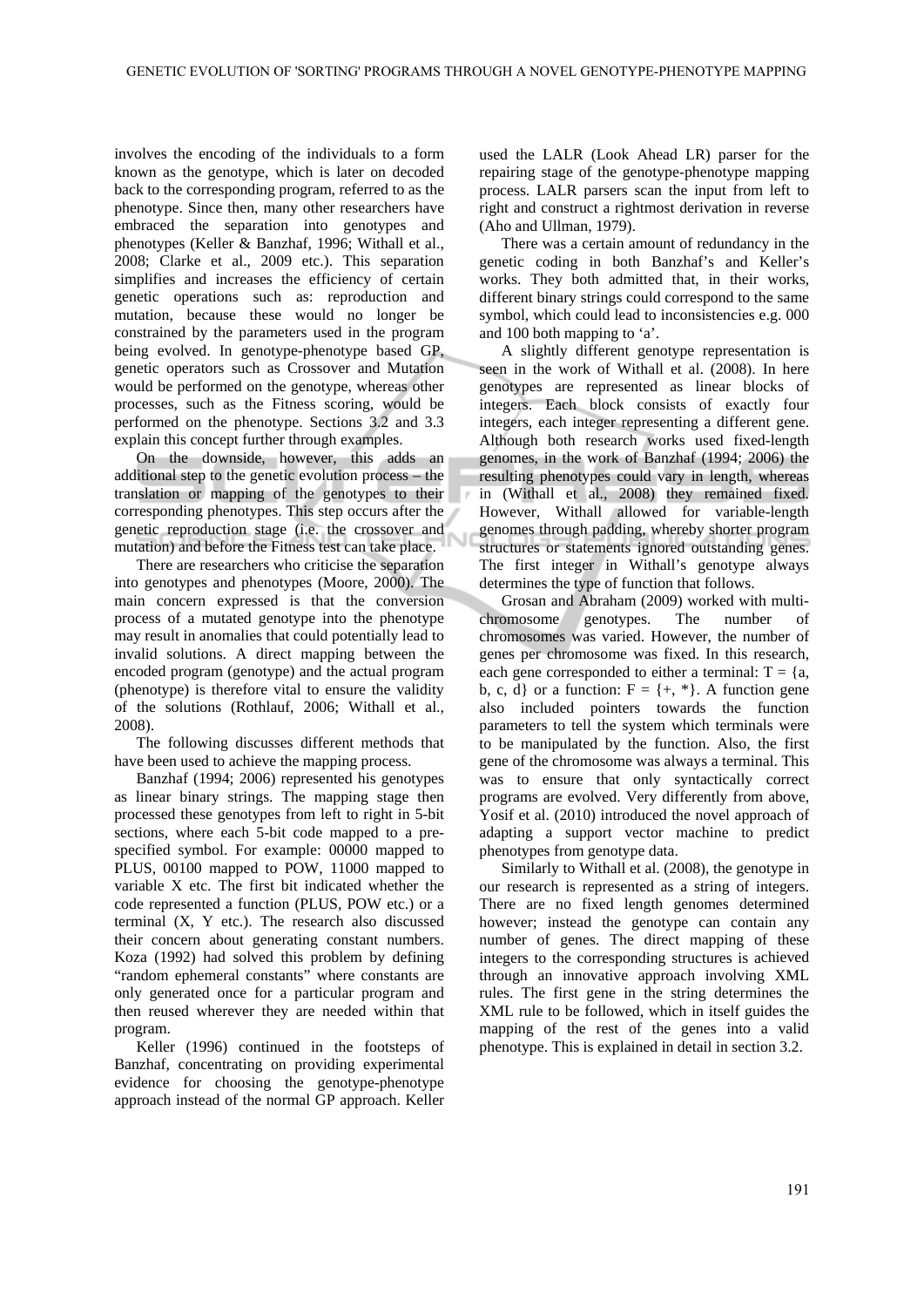## **3 GENOTYPES TO PHENOTYPES**

As previously mentioned, some details about this research, including the GP representation chosen and a thorough explanation of our novel genotypephenotype mapping approach used on the REs domain, was published in a previous paper (Xhemali et al., 2010-a), thus they will not be repeated here. The rest of this paper concentrates on the application of the genotype-phenotype approach to a completely different domain – that of Software Programs, specifically 'Sorting' programs – in order to illustrate the flexibility of our approach. Additionally, the fitness function for the 'Sorting' programs is presented and experimental results are discussed.

The examples in this paper are based on the work of Withall et al. (2008). They are kept as close to the original as possible in order to ensure their integrity. One main difference however, is that in Whithall's work the evolved programs were in Perl, whereas in this paper their validity is ensured against VB script. Although the evolutionary system is developed in VB.NET with a MS SQL Server database backend, VB Script was used in order to extend the application to execute each evolved program, as these are obviously not compiled into the application. The .NET framework allows for the execution of dynamic code through the System.CodeDom.Compiler and the appropriate namespaces, however, this is more complicated and slower during execution than utilising the Microsoft Script Control from VB.NET.

### **3.1 'Sorting' Program**

The 'Sorting' program was chosen, because it is a popular, well known program and a standard Computer Science problem due to its higher complexity over other small software programs such as: 'Sum finder', 'Maximum value finder' etc.

The aim of a 'Sorting' program is to order a list of integers or characters in ascending order. The output of a 'Sorting' program is therefore another list, rather than a single value.

The 'Sorting' programs evolved in this research are concerned with the sorting of lists of integers. Figure 1 shows a specification of the 'Sorting' problem.

The following explains the general details behind the genotype-phenotype mapping for software structures, as well as the additional statements and genes needed for the 'Sorting' program.

$$
sort: \mathbb{Z}^* \to \mathbb{Z}^*
$$
\n
$$
pre\_sort(L) \triangleq True
$$
\n
$$
post\_sort(L, N) \triangleq bag\_of(N) = bag\_of(L) \land ascending(N)
$$
\n
$$
where \, bag\_of(\llgt;) \neq \emptyset
$$
\n
$$
bag\_of(\llgt;) \neq \{x\}
$$
\n
$$
bag\_of(L_1 \sim L_2) \neq bag\_of(L_1) \cup bag\_of(L_2)
$$
\n
$$
ascending(N) \triangleq (\forall x, y: \mathbb{Z})(x \, before \, y \, in \, N \Rightarrow x \leq y)
$$
\n
$$
and
$$
\n
$$
x \, before \, y \, in \, N \triangleq (\exists N_1, N_2, N_3: \mathbb{Z}^*) (N = N_1 \, \land \prec x \, > \land \, N_2 \, \land \prec y \, > \land \, N_3)
$$

Figure 1: Specification of 'Sort' (Withall et al., 2008).

## **3.2 XML Mapping**

Our genotype-phenotype mapping consists of two main components: the XML rules, which guide the system through the mapping process and the Repairing function, which makes sure that the evolved programs are syntactically correct. The genotype-phenotype mapping process is as follows:

#### Pseudo-code: Genotype-Phenotype Mapping

- 1) Determine the XML rule to follow
- 2) Follow the chosen XML rule to the end
- 3) IF the Genotype has fewer genes than the rule requires
	- a) Follow the rule for the number of genes available
	- b) Repair outcome to create a valid partial solution.
- 4) IF the Genotype has enough genes for the XML rule
	- a) Follow all the components in the rule
	- b) Repair outcome (if necessary) to create a valid and complete solution.
- 5) IF the Genotype has more genes than the rule requires
	- a) Follow the same steps as above (4a and 4b)
	- b) Ignore the rest of the genes in the Genotype

Note that this is not a character by character evolution, because this would increase the search space and dramatically increase the execution time. Instead, programs are divided into two collections: Variables (e.g. "tmp1", "tmp2", "tmp3") and Comparisons (e.g. ">", "<", "!=" etc.). Each evolved gene is translated to an element of one of these collections. There is a separate XML rule for each software structure (e.g. "FOR", "IF ... THEN ... ELSE", "ADD", "ASSIGN" etc.). Each rule is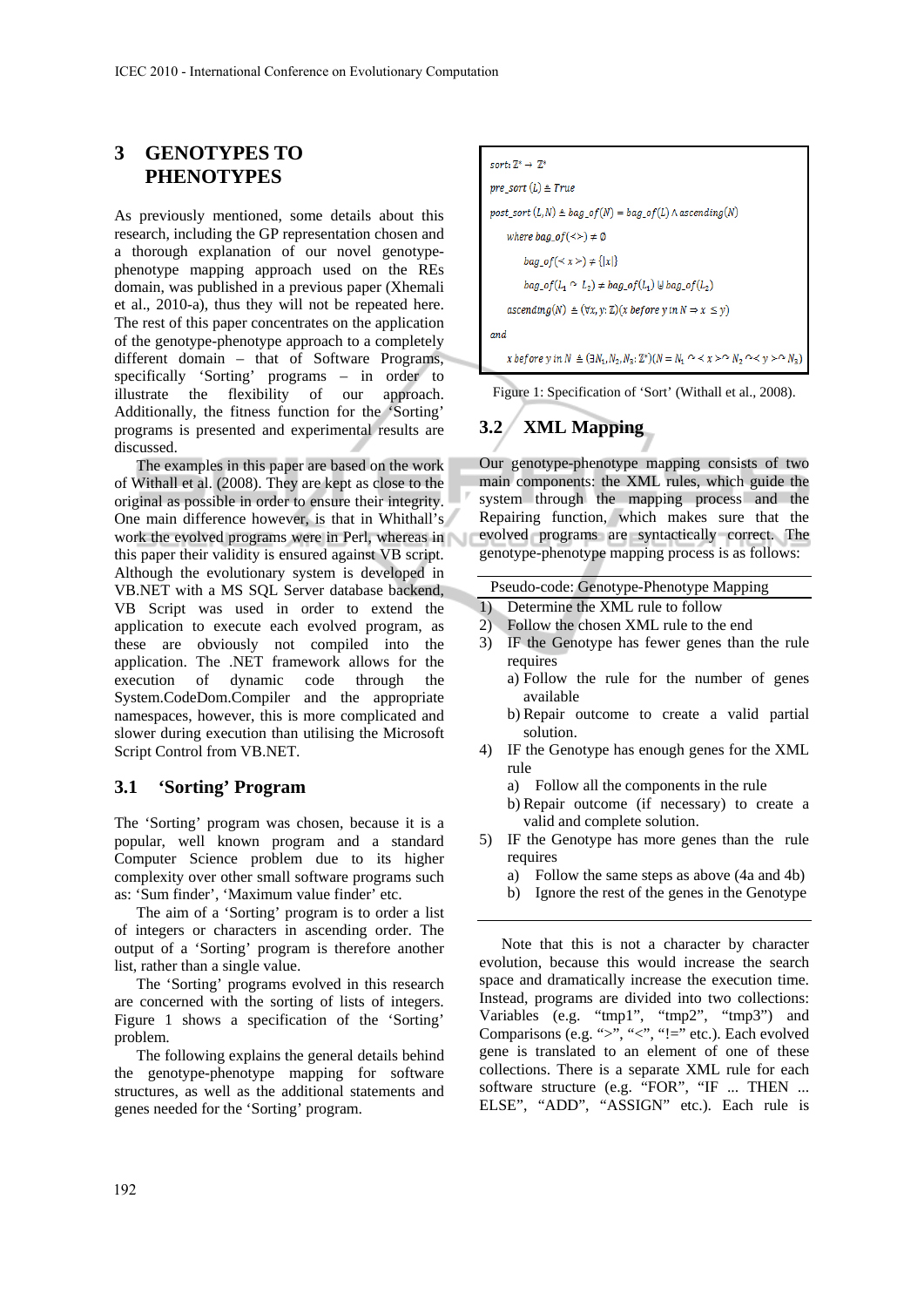$H = H$ 

composed of a number of components, which guide the system through the translation of each gene to the corresponding software structure (Figure 2). For example, the IF ... THEN structure, of format (IF variable<sub>1</sub> comparison variable<sub>2</sub> THEN), requires three evolvable genes: two variables and one comparison. Table 1, Table 2 and Figure 3 illustrate this scenario by giving an example of the genotypephenotype mapping process.

```
<?xml version="1.0" encoding="utf-8"?>
<root>
 <rules>
 CLIFIC
 <rule id="0" start="IF" end="FND IF" nested="true">
    <component id="0">1</component>
    <component id="1">2</component>
    <component id="2">1</component>
    <component id="3">5</component>
 </rule>
 \overline{c} – FOR
 <rule id="1" start="FOR" end="NEXT" nested="true">
   <component id="0">1</component>
    <component id="1">11</component>
    component id="2">1</component>
    <component id="3">4</component>
    <component id="4">1</component>
                                                \equiv\le/rule>
             NCE ANI
  CLUMATELS
 <rule id="2" start="WHILE" end="LOOP" nested="true".
    <component id="0">1</component>
    <component id="1">2</component>
    <component id="2">1</component>
 </rule>
 <rule id ="3"> <!- Multiply -->
    <component id ="0">1</component >
    <component id ="1">11</component >
    <component id ="2">1</component >
    <component id ="3">9</component >
    <component id ="4">1</component >
 </rule>
 <rule position="4"> <!- Add -->
    <component id="0">1</component>
    <component id="1">11</component>
    <component id="2">1</component>
    <component id="3">7</component>
    <component id="4">1</component>
 </rule>
</rulacy
```

```
<components><!--components-->
  <component id="1">Variable</component>
  <component id="2">Comparison</component>
  <component id="5"><![CDATA[THEN]]</component>
  <component id="7"><![CDATA[+]]</component>
  <component id="9"><![CDATA[*]]</component>
  <component id="11"><![CDATA[=]]</component>
 </components>
 <variables> <!--variables-->
    <variable id="0"><![CDATA[x]]></variable>
    <variable id="1"><![CDATA[y]]></variable>
    <variable id="2"><![CDATA[z]]></variable>
 </variables>
 <comparisons> <!- comparisons--:
   <comparison id="0"><![CDATA[==]]></comparison>
   <comparison id="1"><![CDATA[<>]]></comparison>
   <comparison id="2"><![CDATA[>]]></comparison>
   <comparison id="3"><![CDATA[<]]></comparison>
</comparisons>
</root>
```

```
Figure 2: Sample of XML Rules.
```
Each component refers to either the elements in the above two collections, or to other predefined elements that do not need to be evolved and as such do not require the use of any extra genes, such as: the different operators associated with each programming structure (e.g. "+" is always associated with "Add"; "=" is always associated with "Assign", thus these do not need to be evolved) or the keywords required by the programming language chosen – in this case VBScript – in order to create syntactically correct code (e.g. "THEN", "TO" etc).

The Repairing function is responsible for making sure that all the different software structures are combined correctly to create a syntactically correct and complete software program. Figure 2 shows a sample of the XML rules and components needed to guide the genotype-phenotype stage of the genetic evolution of software programs. Table 1 shows a sample Genotype to be translated using the information in Figure 2.

 Note that the first gene in the genotype is always associated with the XML rule choice. The modulo function is used for this reason. In the above example (Table 1), the value of the first gene is 10. This represents the software structure to be used. In this case, there are five different rules in the XML file, so 10 mod  $5 = 0$  means that the structure chosen is an 'IF'. This structure contains four different components (Figure 2). The first three components require the use of a gene to choose from either the 'variables' or the 'comparisons' collections. The 'variables' collection has three elements, whereas the 'comparisons' has four, therefore,  $27 \text{ mod } 3 = 0$ , 7 mod 4 = 3 and 13 mod 3 = 1 give elements 'x', '<' and 'y' respectively.

The fourth component  $(id = "5")$  tells the Repairing function that the THEN keyword is required next. The 'THEN' keyword is a mandatory requirement for IF statements in VB.NET or VBScript, thus this component does not need to be evolved and as such does not require the use of an extra gene from the genotype.

The *nested = "true"* attribute seen in Figure 2 indicates that the IF structure, differently from oneline statements, such as 'Add' or 'Multiply', expects other statement(s) inside. The following gene (gene 19) in the genotype is therefore used to determine the statement type to be nested in this IF. Therefore, 19 mod  $5 = 4$  means that the next statement is 'Add'. The remaining components are dealt with in the same manner (see Table 2).

Once all the required genes have been decoded, the resulting phenotype is repaired to ensure it is syntactically correct. The Repairing function is an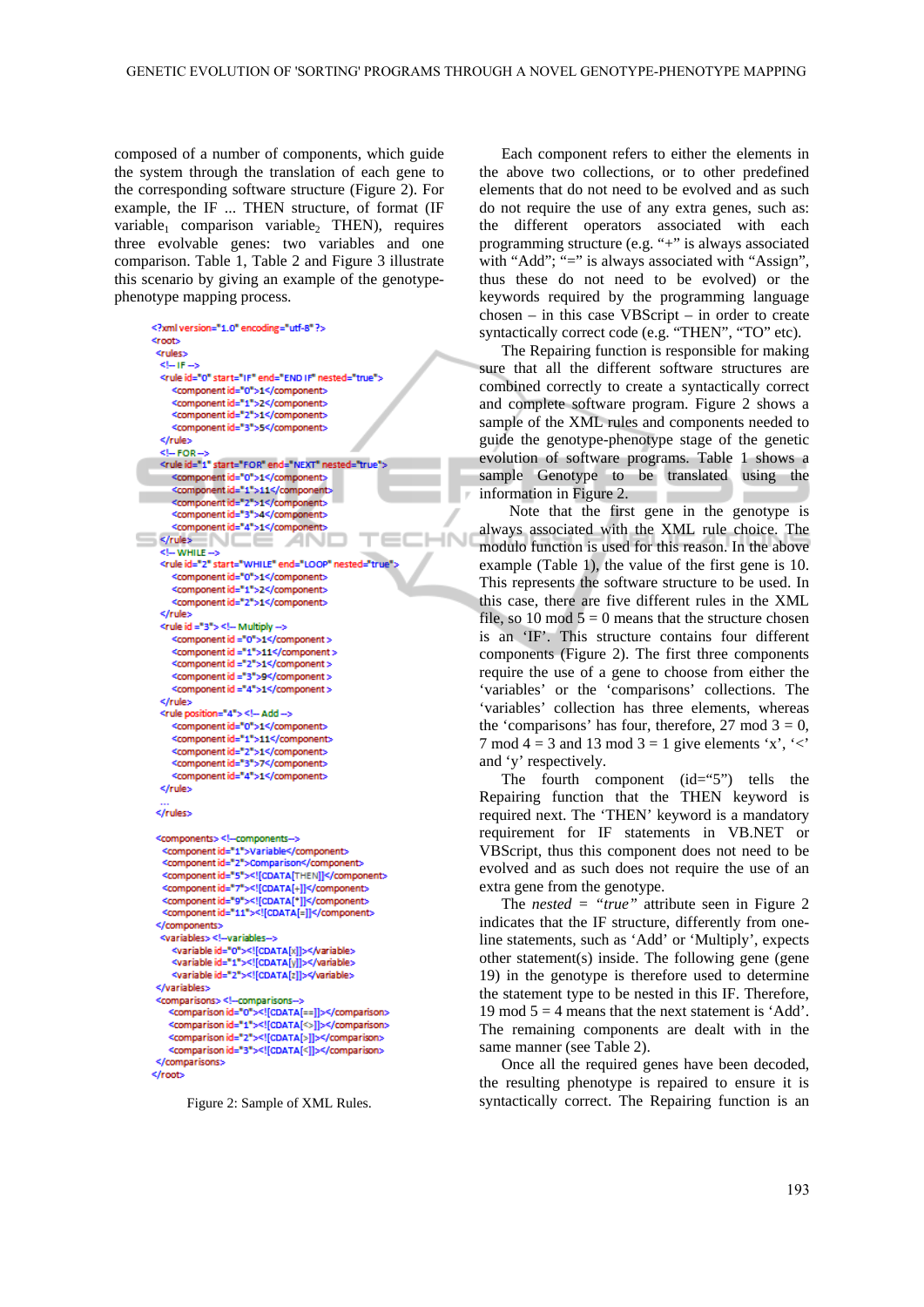independent function, which scrutinises the phenotype created in order to guarantee the syntactic validity of the solution. This function is in charge of tasks like: closing software structures appropriately (e.g. FOR loops in VB.NET need to end in NEXT for them to be valid); adding the necessary operators, which do not need to be evolved (e.g. the 'Add' ("+") and the 'Assign' ("=") operators); tidying up the phenotype in cases when there are fewer genes available than required by the XML rule; adding header and footer information about a solution such as: variable declaration or variable return etc. All this is achieved through the use of a STACK programming structure, which works in a LIFO (Last In First Out) manner. Figure 3 shows the complete software structure (phenotype) for the above example. The additional symbols and programming keywords added by the repairing function are shown encircled.



Table 2: Genotype to Software Statement Mapping.

| Comp.<br>No.   | Component        | Gene<br><b>Used</b> | <b>Modulo</b> | <b>Translation</b> |
|----------------|------------------|---------------------|---------------|--------------------|
|                |                  | 10                  | $\Omega$      | If                 |
| 1              | Variable         | 27                  | $\Omega$      | X                  |
| $\overline{2}$ | Comparison       | 7                   | 3             | $\,<$              |
| 1              | Variable         | 13                  | 1             | y                  |
| 5              | Then-<br>Keyword |                     |               | Then               |
|                |                  | 19                  | 4             | Add                |
| 1              | Variable         | 9                   | $\theta$      | X                  |
| 11             | Assign           |                     |               | $=$                |
| 1              | Variable         | 63                  | $\Omega$      | X                  |
| 7              | Addition         |                     |               | $^{+}$             |
| 1              | Variable         | 4                   | 1             | y                  |

| If $x < y$ (Then)           |
|-----------------------------|
| $x \bigoplus x \bigoplus y$ |
| ∈End If ∋                   |

Figure 3: Phenotype.

Updating the XML rules, once written, would require little effort, because software statements and structures are rigid in the number of components needed and the order in which they are needed. For

example, the Add statement mentioned above may sum up more than two variables, however, there will always be need for one variable to which this sum is assigned, one 'Assign' operator and one or more 'Addition' operators. Adding new XML rules for new statements or structures would be equally as effortless, because it would only require the addition of the different components for that structure to the XML rules as well as any additional variables or comparisons that may be required.

The changes that were made to our Genotype-Phenotype mapping process for the 'Sorting' software programs involved the simple addition of one more structure and a few more variables and comparison values. Specifically, a special nested FOR loop was added to the current software structures, similarly to Withall et al. (2008), which includes two nested FOR loops in the following format:

| FOR $\left(\text{var}_1 = 0 \text{ TO } \text{var}_2\right)$ |
|--------------------------------------------------------------|
| FOR $\{var_3 = var_1 + 1 \text{ TO } var_2\}$                |
|                                                              |

The above could have been achieved through the existing FOR loop structure (Figure 2), however, we chose to add the nested FOR loop, because this is a standard structure used when comparing elements in a list and it results in faster execution of the evolution process.

Due to the 'Sorting' program dealing with lists or arrays of integers, a few more variable types needed to be added to distinguish between normal variables and array variables (since a normal variable x is entirely different from the variable  $array(x)$ ). This is to maintain the accuracy of the evolved solutions.

The Experimental Results section presents and discusses the results of our experiment.

#### **3.3 Fitness Function**

Similarly to Withall et al. (2008), the fitness function in this research has been simplified to only compare adjacent items in the list of integers rather than all the possible pairs in the list. This decision was made in order to speed up the evolution process.

The code for the 'Sorting' program is presented above to show its simplicity. Note that the necessary header information such as variable declaration and initialisation are left out for clarity. Also note that this function is only called if the post-evolution list of integers contains the same elements as the preevolution list of integers.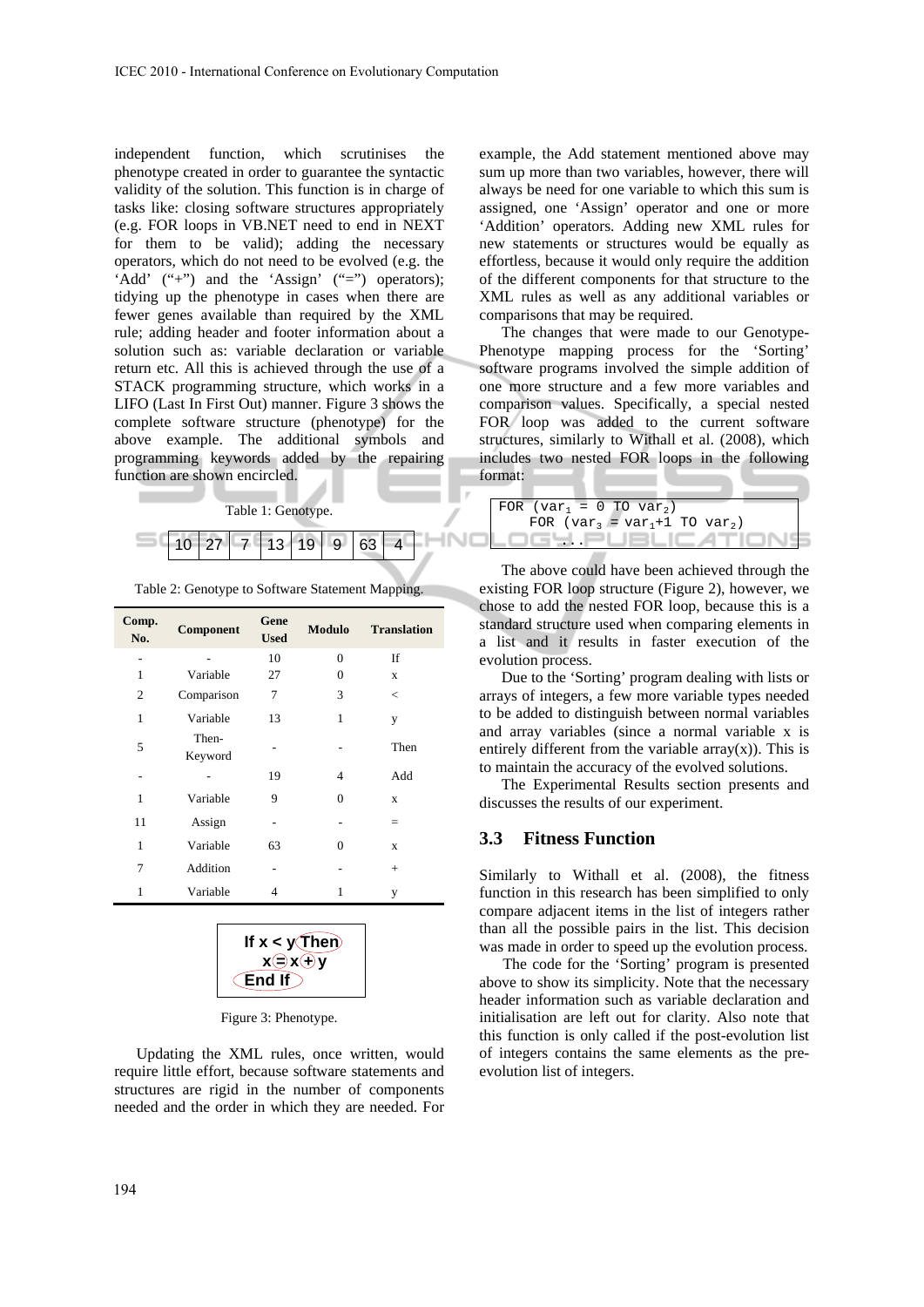```
Code: Fitness Function for 'Sorting'
If list.Length > 0 Then 
    For i As Int32=0 To list.Length -
\overline{2}If list(i) \le list(i + 1) Then
          fitness += 1 
       End If 
    Next 
End If 
If list.length > 1 Then 
    fitness = fitness/(list.Length-1) 
Else 'The list has only got one 
integer
    fitness = 1 
   End If
```
## **4 EXPERMIMENTAL RESULTS**

Details about the evolutionary system used in this research were discussed in a previous paper (Xhemali et al., 2010-b) however, the main parameters used by the system are summarised in here to help the reader fully appreciate the experimental results presented:

| <b>Function Main</b>                                                                                                                                                                                                                                                |
|---------------------------------------------------------------------------------------------------------------------------------------------------------------------------------------------------------------------------------------------------------------------|
| Dim l                                                                                                                                                                                                                                                               |
| $l = 7$                                                                                                                                                                                                                                                             |
| Dima(6)                                                                                                                                                                                                                                                             |
| $a(0) = 1$                                                                                                                                                                                                                                                          |
| $a(1) = 3$                                                                                                                                                                                                                                                          |
| $a(2) = 2$                                                                                                                                                                                                                                                          |
| $a(3) = 4$                                                                                                                                                                                                                                                          |
| $a(4) = 8$                                                                                                                                                                                                                                                          |
| $a(5) = 5$                                                                                                                                                                                                                                                          |
| $a(6) = 9$                                                                                                                                                                                                                                                          |
| Dim tmp1                                                                                                                                                                                                                                                            |
| $tmp1 = 0$                                                                                                                                                                                                                                                          |
| Dim tmp2                                                                                                                                                                                                                                                            |
| $tmp2 = 0$                                                                                                                                                                                                                                                          |
| Dim tmp3                                                                                                                                                                                                                                                            |
| $tmp3 = 0$                                                                                                                                                                                                                                                          |
|                                                                                                                                                                                                                                                                     |
| FOR tmp2 = $0$ TO $1 - 1$<br>FOR tmp1 = tmp2 + 1 TO $1 - 1$<br>IF a(tmp2)>a(tmp1) THEN<br>IF a(tmp1)<>tmp2 THEN<br>$tmp3 = a(tmp1)$<br><b>END IF</b><br>IF tmp3<=a(tmp2) THEN<br>$a(tmp1) = a(tmp2)$<br><b>END IF</b><br>$a$ (tmp2) = tmp3<br><b>END IF</b><br>NEXT |
| <b>NEXT</b>                                                                                                                                                                                                                                                         |
| Main = a                                                                                                                                                                                                                                                            |

Figure 4: Complete 'Sorting' Solution: (1).

- Population size: 10
- Tournament size: 40%
- Fitness Target: 1
- Uniform Crossover Rate: 50%
- Mutation Rate: 1 gene per genotype
- Initial Population: Random

The following gives the results from the experiments set up for the evolution of 'Sorting' programs. In order to maintain the similarity with the work of Withall et al. (2008), there were ten runs of the experiment, each with a maximum number of generations of 50,000. None of the experiments needed this many generations however, and each run produced a valid 'Sorting' program.

Figure 4 shows one of the 'Sorting' programs produced by the system. Note that this example shows the full VBScript code executed from within VB.NET 2008. The header and footer of the solution (shown in Figure 4 within the dotted rectangle) was added to the solution by the Repairing function. The part of the code shown within the solid rectangle was evolved by the system (and tidied up by the Repairing function, as described in section 3.2).

All experiments presented in this paper were based on the sorting process of a fixed list of seven integers –  $a(1, 3, 2, 4, 8, 5, 9)$  – however, further experiments were carried out with different integer lists to ensure that the results in this paper were not somehow influenced by the integers chosen.

Table 3 gives information about five of the 'Sorting' solutions evolved (Fitness Score: 1), which were also generated by Withall et al. (2008). The information includes the number of generations (Gens) taken for the solution to be generated and the amount of time taken to arrive to this solution. The remaining five solutions (6-10), also with a Fitness Score of 1, refer to additional 'Sorting' solutions evolved during the experiments for this paper.

Table 3: 'Sorting' Results.

| <b>Solution</b><br>No. | Gens  | Gens<br>(Withall) | <b>Time</b> | <b>Time</b><br>(Withall) |
|------------------------|-------|-------------------|-------------|--------------------------|
|                        | 35467 | 47975             | 57'33"      | 1h04'28"                 |
| 2                      | 16200 | 14189             | 25'25"      | 19'22"                   |
| 3                      | 8950  | 8219              | 12'08"      | 10'22"                   |
| 4                      | 15982 | 16312             | 23'12''     | 21'57''                  |
| 5                      | 762   | 5834              | 2'36"       | 8'00"                    |
| 6                      | 20050 |                   | 27'31''     |                          |
|                        | 739   |                   | 2'19''      |                          |
| 8                      | 1690  |                   | 4'48"       |                          |
| 9                      | 559   |                   | 1'45"       |                          |
| 10                     | 93    |                   | 0'15"       |                          |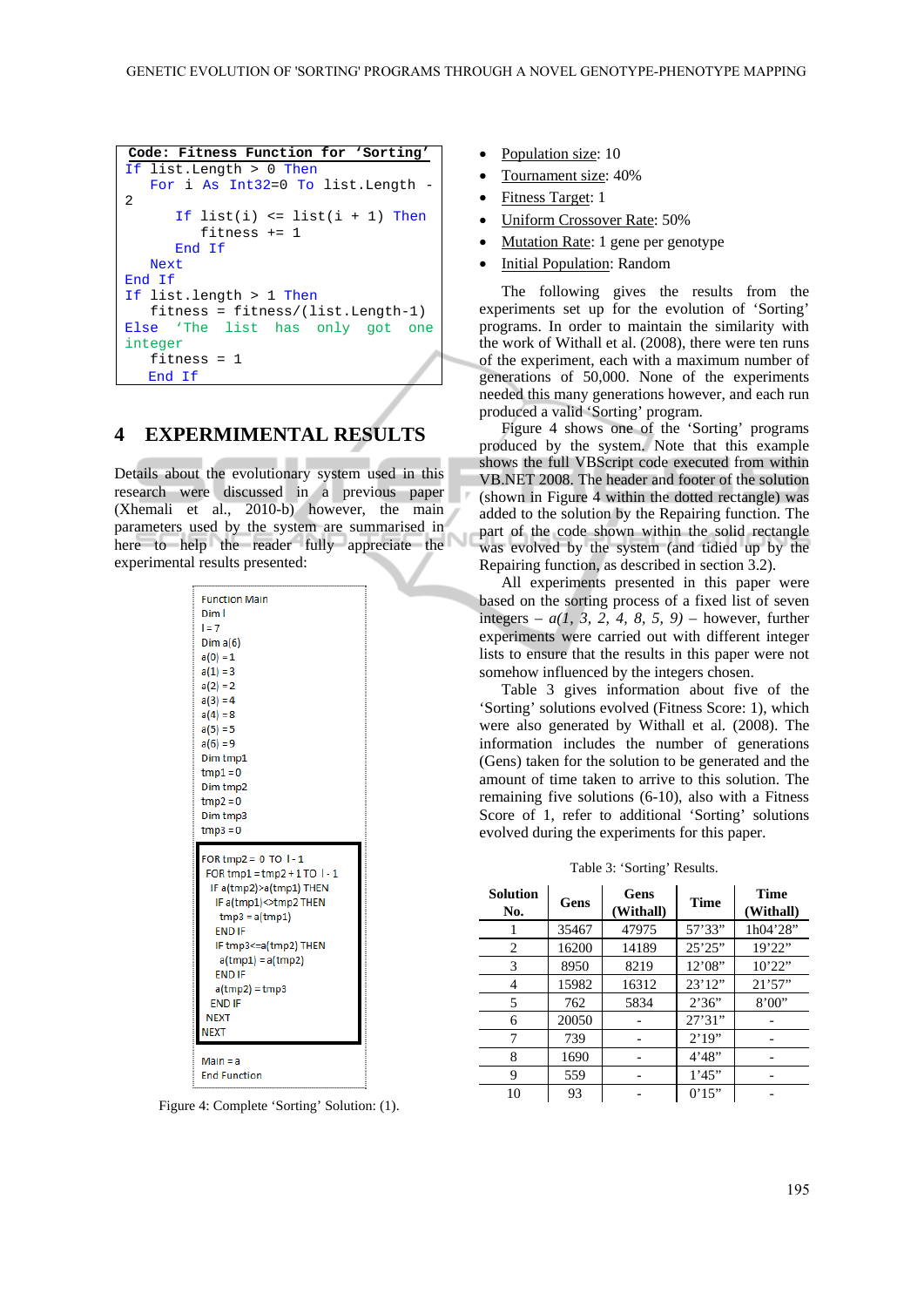The solutions themselves (without the header or footer information), including the five that were different from the solutions generated by Withall et al. (2008) are listed in Appendix A.

In relation to the results in Table 3, it is important to note that comparing the results of different evolutionary systems is not straightforward and by no means definitive. Despite experiments being carried out on the same domain, a touch of luck is also involved in getting to a perfect solution quickly from evolutionary experiments. This is because, depending on the crossover of the genes and particularly on the (random) gene that gets chosen for mutation and the outcome of the mutation itself, a perfect solution may not be reached at the same time by different systems. Furthermore, even experiments carried out on the same system at different times, may not arrive at the same solution at the exact same generation. Keeping this in mind, Table 3 shows that Withall et al. (2008) need fewer generations than this research for two of the above solutions (2 and 3). This research needs fewer generations for solutions 1, 4 and 5.

One thing is evident however, that Withall's timings (time needed per generation) are lower than those in this research. As previously mentioned Withall's genetic evolutionary system was all written in Perl, thus there was no need for converting the evolved code to a Scripting language first to achieve dynamic execution, since Perl is already a scripting language. The system in this research however, was written in VB.NET and includes the additional step of forcing the execution of the solution as VBScript from within the VB.NET application. This affects the overall execution speed. Furthermore, it was observed during the experiment that VBScript displayed a message box to the user each time the script took longer than normal to execute. The user was then asked to choose whether to allow the script to continue running or end it and allow the system to move onto the next script.

We managed to change the VBScript control to make the decision by itself, without involving the user. Although this has sped up the execution, it is still an extra step that VBScript has to do behind the scenes, which increases the overall execution time for the evolutionary system.

A potential solution may be to change the system to execute the dynamic programs in Perl instead of VBScript and see if this makes a difference to the above timing issue. Another solution may be to allow .NET itself to execute the dynamic code through the inbuilt System.CodeDom.Compiler, however, this is a more complicated solution, which

may still result in time wastage due to the additional manipulation that VB.NET will have to make to itself to compile the dynamic code at runtime.

## **4 CONCLUSIONS**

This paper has discussed an innovative approach to mapping genotypes to phenotypes through XML rules in relation to software statements and structures as well as complete software programs. Utilising XML gives this technique many advantages including: improved readability, compatibility with many programming languages, portability and extendibility (XML is not restricted to a limited set of keywords defined by the proprietary vendors, which aids the process of creating rules of different levels of complexity).

Experiments were set up to test the complete evolutionary system on the evolution of 'Sorting' programs. The 'Sorting' program was chosen because it represents a well known, standard Computer Science problem, which is complex enough to really test the evolutionary system.

Our evolutionary system was originally created to deal with the evolution of Regular Expressions. However, it was discovered, that it was easily adaptable to other domains, including that of Complete Software Structures. In fact, the only two areas that needed to be changed to make the system work for the new domain, were the XML rules and the Fitness function.

The experimental results from the evolution of 'Sorting' programs highlight the efficacy and flexibility of our system, despite the complexity of the 'Sorting' problem for GP systems.

However, further testing needs to be done to ensure the reliability of this approach for other complex programs.

### **ACKNOWLEDGEMENTS**

We would like to thank the team at ATM for their support. Also, thank you to ATM, CICE and Loughborough University for funding our work. We would also like to thank Daniel Sills for his help with some technical .NET concepts.

### **REFERENCES**

Aho, A. V. & Ullman, J. D. 1979. *Principles of Compiler*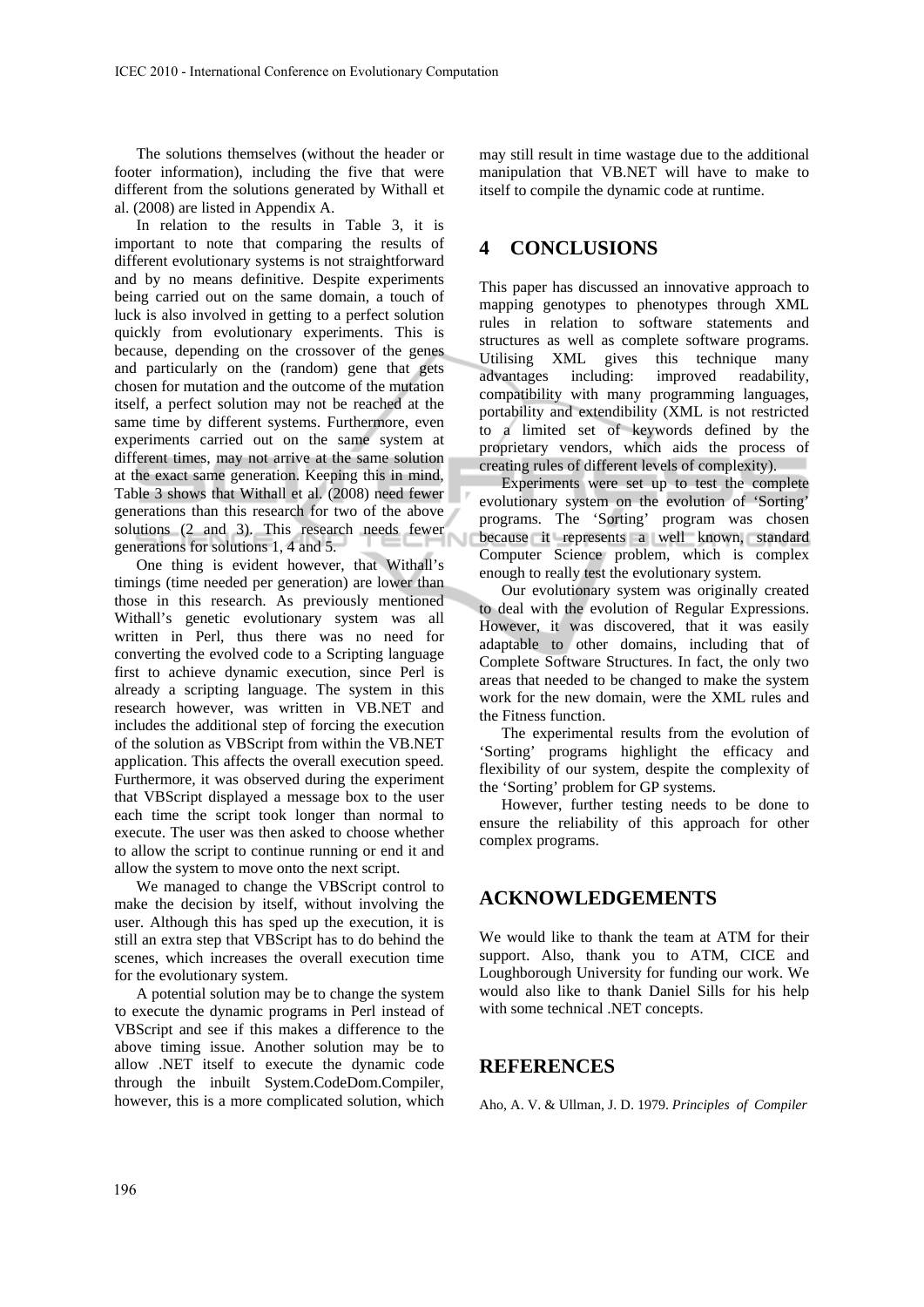*Design*. Addison Wesley, ISBN 0-201-00022-9.

- Atkinson-Abutridy, J., Mellish, C., Aitken, S. 2004. Combining information extraction with genetic algorithms for text mining. *IEEE Intelligent Systems.*  19(3), pp. 22-30.
- Banzhaf, W. 1994. Genotype-Phenotype-Mapping and Neutral Variation – A case study in Genetic Programming. *Proceedings of the International Conference on Evolutionary Computation.* Springer-Verlag, pp.322-332.
- Banzhaf, W. 2006. genotype-phenotype-mapping and neutral variation – A case study in Genetic Programming. *Lecture Notes in Computer Science,* Springer Berlin, 866, pp. 322-332.
- Barrero, D., Camacho, D. & R-Moreno, M. 2009. Automatic Web Data Extraction Based on Genetic Algorithms and Regular Expressions. *Data Mining and Multi-agent Integration.* Springer-Verlag, pp. 143.
- Clarke, M., Hinde, C. J., Withall, M. S., Jackson, T. W., Philips, I. W., Brown, S. & Watson, R. 2009. Allocating Railway Platforms using a Genetic Algorithm. *Research and Development in Intelligent Systems XXVI.* Springer London, pp. 421-434.
- Conrad, E. 2007. Detecting Spam with Genetic Regular http://www.giac.org/certified\_professionals/practicals/ GCIA/00793.php.
- Dyer, J. & Bentley, P. 2002. PLANTWORLD: Population Dynamics in Contrasting Environments. *In Cantu-Paz E., GECCO*, pp. 122-129.
- Grosan, C. & Abraham, A. 2008. Evolving Computer Programs for Knowledge Discovery. *Social Science Research Network (SSRN).*
- Hsu, P-H. 2007. Feature extraction of hyperspectral images using wavelet and matching pursuit. ISPRS *Journal of Photogrammetry and Remote Sensing*. Elsevier Science, Amsterdam, **62** (2), pp. 78-92.
- Jackson, D. 2005. Evolving Defence Strategies by Genetic Programming. *In Lecture Notes in Computer Science*. Springer Berlin, 3447, 281-290.
- Keaveney, D. & O'Riordan, C. 2009. Evolving Robust Strategies for an Abstract Real-time Strategy Game. *Proceedings of the 5th International Conference on Computational Intelligence and Games*. pp. 371-378.
- Keller, R. E. & Banzhaf, W. 1996. Genetic Programming using Genotype-Phenotype Mapping from Linear Genomes into Linear Phenotypes. *Proceedings of the First Annual Conference on Genetic Programming*, California. pp. 116-122.
- Klank, U., Padoy, N., Feussner, H. and Navab, N. 2008. Automatic feature generation in endoscopic images. *International Journal of Computer Assisted Radiology and Surgery*. Springer, **3**, pp. 331-339.
- Koza, J. R. 1992. *Genetic Programming: On the Programming of Computers by Means of Natural Selection*. MIT Press.
- Langdon, W., Poli, R., McPhee, N. & Koza, J. R. 2008. Genetic Programming: An Introduction and Tutorial with a Survey of Techniques and Applications. *In*

*Studies in Computational Intelligence*. Springer, Berlin, 115, pp. 927-1028.

- Moore, J. P. 2000. Exploring and Exploiting Models of the Fitness Landscape: A Case against Evolutionary Optimization. *PhD Thesis*, University of Plymouth.
- O'Neill, M., Brabazon T., Ryan, C. & Collins J. J. 2001. Developing a Market Timing System using Grammatical Evolution. *Proceedings of GECCO*.
- Rothlauf, F. 2006. *Representations for Genetic and Evolutionary Algorithms*. Springer-Verlag New York.
- Snajder, J., Basic, B. D., Petrovic, S. & Sikiric, I. 2008. Evolving new lexical association measures using genetic programming. *Proceedings of the Association for Computational Linguistics.* Ohio, pp. 181-184.
- Whigham, P. A. 1995. Grammatically-based Genetic Programming. *Workshop on Genetic Programming*.
- Withall, M. S., Hinde, C. J. & Stone, R. G. 2008. An improved representation for evolving programs. *Journal of Genetic Programming and Evolvable Machines*. Springer Netherlands, 10(1), pp. 37-70.
- Xhemali, D., Hinde, C. J. & Stone, R. G. 2009-a. Domain-Independent Genotype to Phenotype Mapping through XML Rules. *International Journal of Computer Science Issues*, **7**(3).
- Expressions. *SANS Institute Reading Room*. Available: Xhemali, D., Hinde, C. J. & Stone, R. G. 2010-b. Genetic Evolution of Regular Expressions for the Automated Extraction of Course Names from the Web. *Proceedings of the International Conference on Genetic and Evolutionary Methods.* Las Vegas.
	- Yosif, N., Gramm, J., Wang, Q., Noble, W., Karp, R. & Sharan, R. 2010. Prediction of Phenotype Information from Genotype Data. *Communications in Information and systems.* 10(2), pp. 99-114.

## **APPENDIX A**

These are the 'Sorting' programs generated in this research. Solution (1) was shown in Figure 4. Solutions (1-5) match those obtained by Withall et al. (2008), whereas the remaining (6-10) are new.

Note that parts of the following programs may look different to 'hand written' code for 'Sorting' programs. Solutions (3) and (9) are the closest to the conventional 'hand coded' version.

'Sorting' Solution: (2)

FOR  $tmp2 = 0$  TO  $1 - 1$  $FOR$  tmp1 = tmp2 + 1 TO 1 - 1<br>tmp4 = a(tmp1)<br>tmp3 = a(tmp2)<br>TE 3(tmp2) IF a(tmp2)>a(tmp1) **THEN**  $a(tmp1) = a(tmp2)$ <br>FOR tmp1 = 0 to 1 - 1<br>IF tmp4 $\ll$ tmp3 THEN  $\blacksquare$  $a(tmp2) = tmp4$ END IF **NEXT** END IF **NEXT NEXT**